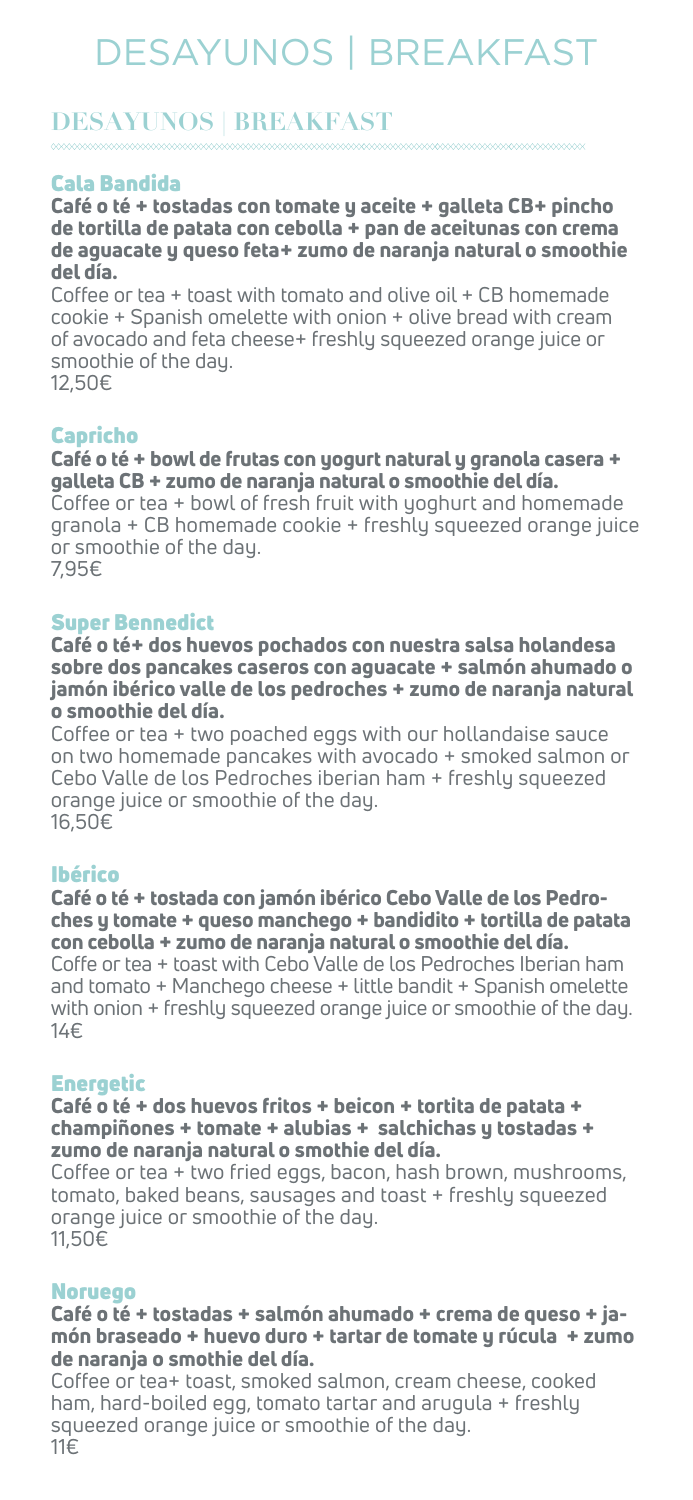# Sport

Café o té + tortilla francesa (una yema y dos clara) + jamón braseado, aguacate + pan de aceituna + fruta variada + batido sport con bebida de avena, plátano, copos de avena, avellanas y cacao puro sin azúcar.

Coffee or tea +french omelette (one yolk and two egg whites), braised ham, avocado + olive bread + selection of fruit + your choice of sport milkshake with oat milk, banana, oats, hazelnuts and sugar free cocoa. 11,50€

# Internacional

Café o té + Tostada con jamón braseado + queso manchego+ crema de tomate + fruta variada + un pancake con chocolate + un bandidito + zumo de naranja natural o smoothie del día. Coffee or tea + toast with braised ham+ manchego cheese + tomato cream + selection of fruit + one pancake with chocolate + one bandidito +freshly squeezed orange juice or smoothie of the day. 13€

#### Açaí Café o té + bowl de açaí con fruta y granola casera + galleta CB + zumo natural de naranja o smoothie del día.

Coffee or tea + bowl of açaí with fresh fruit and homemade granola + CB cookie + freshly squeezed orange juice or smoothie of the day.

11€

### Chocolate

Café o té + bowl con crema de plátano + chocolate + granola casera + plátano+ chía + kínder bueno + almendra laminada + zumo de naranja natural o smoothie del día.

Coffee or tea + bowl with banana cream + chocolate + homemade granola + banana + chia + kinder bueno + almond flakes + freshly squeezed orange juice or smoothie of the day. 11,50€

#### \*En todos nuestros packs de desayuno se podrá cambiar el smoothie del día por cualquiera de nuestros smoothies naturales + 1,50€

\*In all of our breakfast packs can change the smoothie of the day for any of our other freshly made smoothies + 1,50€

#### Summer: pera, naranja y fresa

Summer: pear, orange and strawberry 5,25€

### Macrobiótico: manzana, zanahoria y jengibre Macrobiotic: apple, carrot and ginger

4,95€

# Cala Bandida: fresa y plátano

Cala Bandida: strawberry and banana 4,95€

# Mediterráneo: pera y manzana

Mediterranean: pear and Apple 3,75€

# **SMOOTHIES**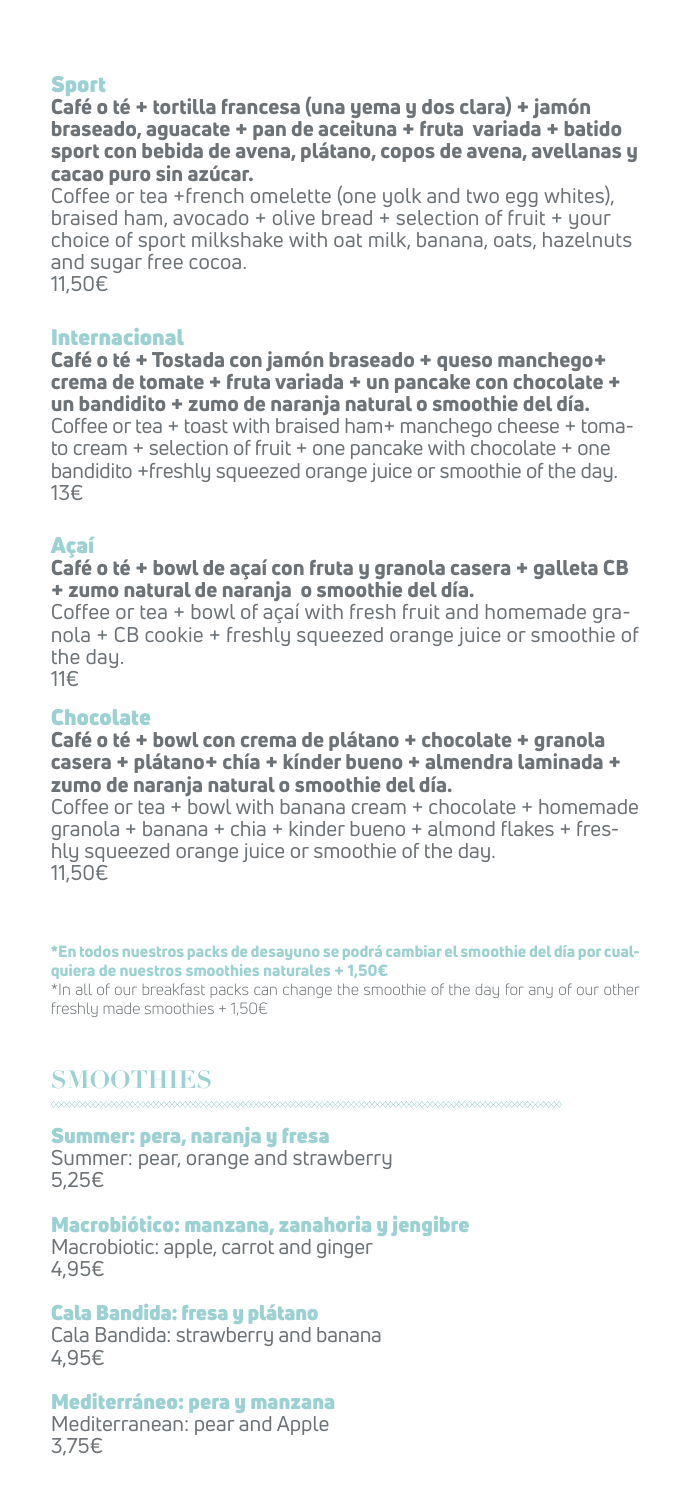#### Sport: bebida de avena, plátano, cacao puro sin azúcar, copos de avena y avellanas

Sport: oatmeal drink, banana, pure unsweetened cocoa, oat flakes and hazelnuts 5,5€

### Xàbia: naranja y zanahoria

Xàbia: orange and carrot 4€

Herbolario Navarro: remolacha, fresas, manzana y jengibre Navarro herbal: beetroot, strawberries, apple and ginger 5€

# Green sea: pepino, manzana y lima

Green sea: cucumber, apple and lime 5€

### Haz tu propio smoothie / Make you own smoothie

1 pieza / 1 fruit: 3,75€ 2 piezas / 2 fruits: 4,95€ 3 piezas / 3 fruits: 5,5€ 4 piezas / 4 fruits: 6€

# Tostada con mantequilla y mermelada.

Toast with butter and jam. 2,95€

### Tostada con aceite y tomate.

Toast with olive oil and tomato. 2,95€

### Tostada con aceite, tomate y atún.

Toast with olive oil, tomate and tuna. 4,25€

#### Tostada con aceite, tomate y jamón Ibérico de Cebo de Valle de los Pedroches.

Toast with olive oil, tomato and Iberian ham. 7,50€

# Cala Ambolo

#### Tosta con crema de queso, aguacate, crema de tomate, cebolla caramelizada y aceite de albahaca.

Toast with cream cheese, avocado, cream of tomatoes, caramelized onion and basil oil.

7,25€

# **TOSTADAS CLÁSICAS | TOASTS CLASSIC**

# **TOSTAS CALA BANDIDA | CALA BANDIDA TOAST**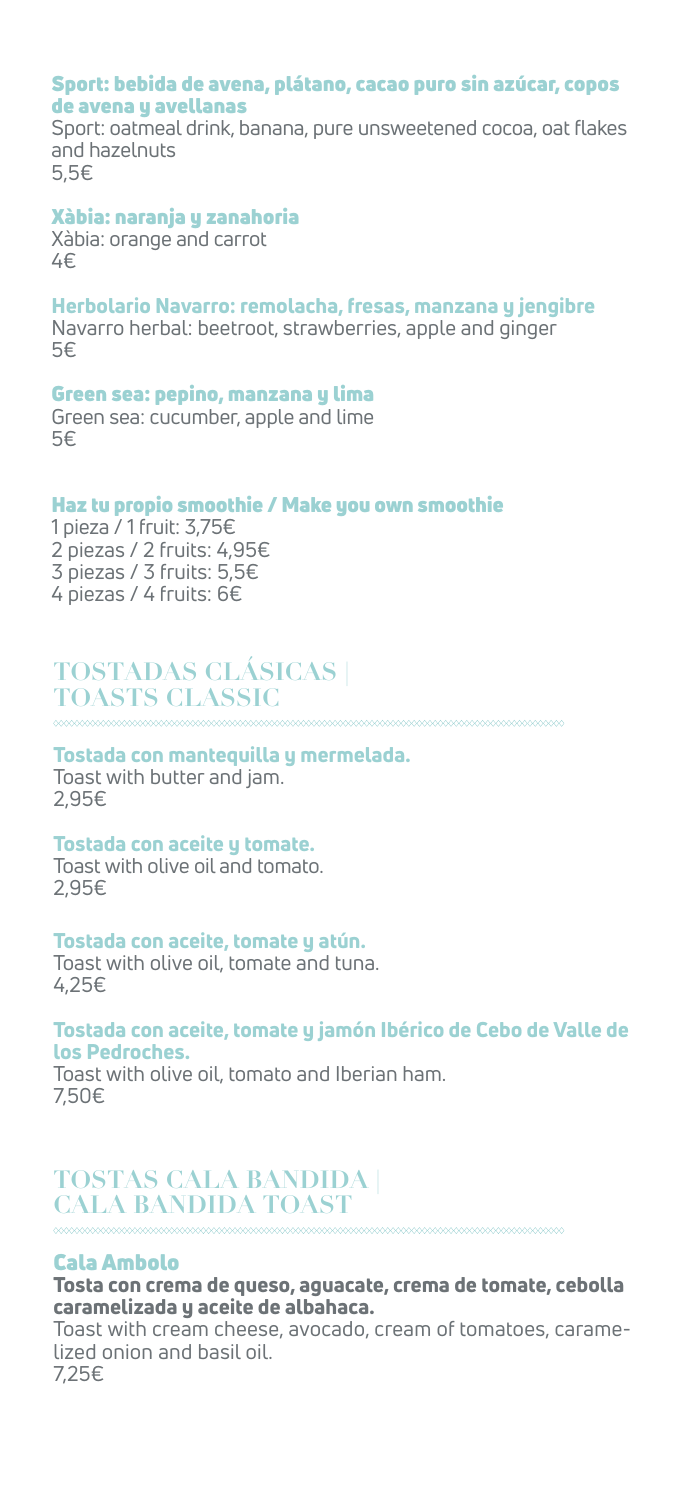# Cala Sardinera

#### Tosta con huevo revuelto, queso manchego, guacamole, tomate cherry, sésamo negro y albahaca.

Toast with scrambled eggs, manchego cheese, guacamole, cherry tomatoes, black sesame and basil. 6.95€

# Cala Portichol

Tosta con hummus, aguacate, rúcula, queso feta y sésamo negro. Toast with hummus, avocado, aragula, feta cheese and black sesame. 5,95€

### Cala Bandida

Tosta con huevo pochado, aguacate y tomate cherry.

Toast with poached egg, avocado and tomato chrry. 6,75€

# Cala Granadella

### Tosta con huevo pochado, salmón, crema de queso y aguacate.

### La Vegana Tosta con crema de queso vegano, crema de tomate, tomate cherry, pimienta y albahaca. Toast with vegan cream cheese, cream of tomato, cherry tomatoes, pepper and basil. **MARK WAS VEGANAS / THE VEGANS MARKWARK**

Toast with poached egg, salmon, cream cheese and avocado. 7,50€

# Cala Ministre

Tosta con humus, cebolla caramelizada, tomate cherry, aceite de albahaca y pimentón y pipas de calabaza.

Toast with hummus, caramelised onion, cherry tomatoes, oil of basil and paprika, and pumkin seeds. 6.95€

# Cala Tango

#### Tosta con jamón serrano, crema de tomate, queso manchego, tomate cherry y albahaca.

Toast with serrano ham, cream of tomato, manchego cheese, cherry tomatoes and basil.

7.25€

#### \*Puedes elegir tu tosta favorita con nuestro queso vegano

\*You can choose your favorite toast with our vegan cheese.

7.25€

# La Caleta

Tosta con crema de queso vegano, aguacate, crema de tomate, cebolla caramelizada, aceite de albahaca y albahaca. Toast with vegan cream cheese, avocado, cream of tomato, caramelized onion, basil oil and basil. 7.25€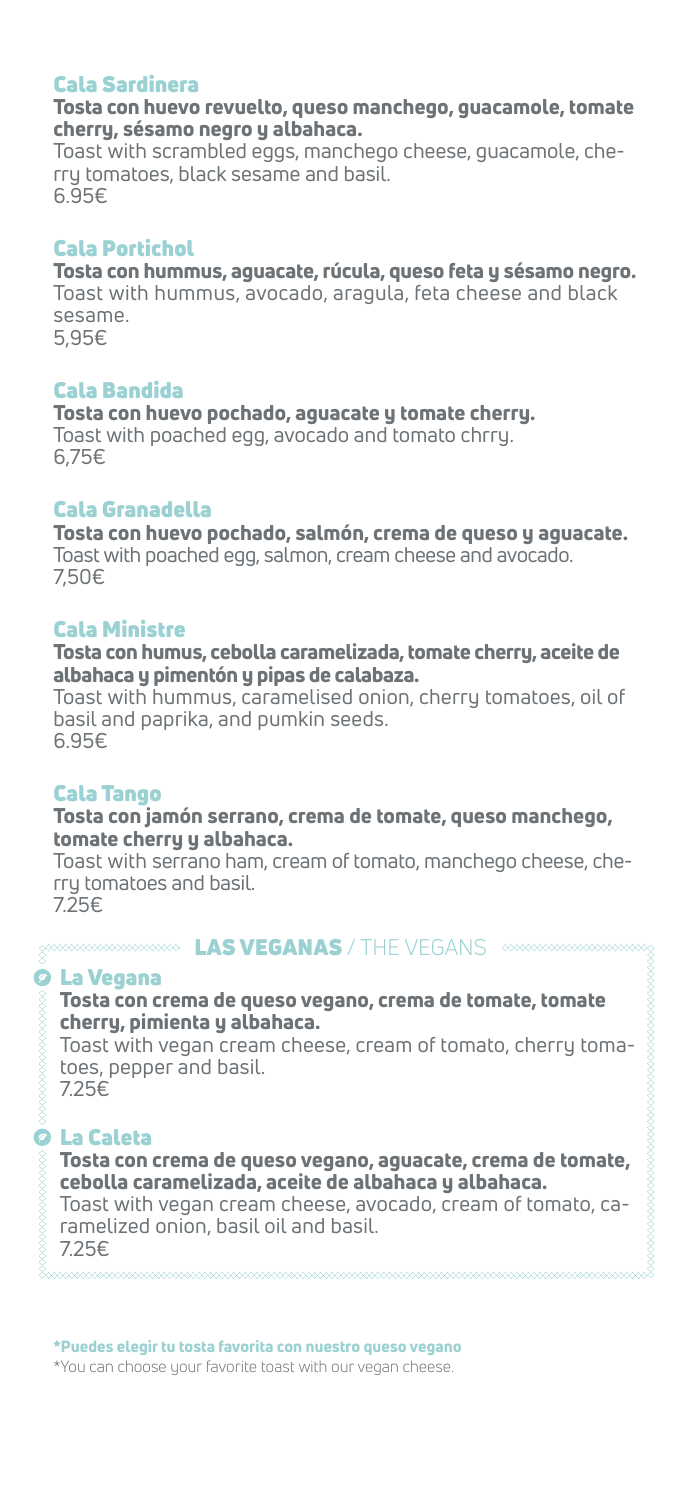# Sándwich club

Pan multicereales, pollo, bacón, queso manchego, cebolla caramelizada, parmesano, tomate cherry, rúcula y mayonesa. Acompañado de patatas paja.

Multigrain bread, chicken, bacon, manchego cheese, caramelised onion, parmesan, cherry tomatoes, rocket and mayonnaise. Served with french fries.

10.00€

# Sándwich Jávea

Pan multicereales, jamón york, queso manchego, huevo frito, rúcula y mayonesa. Acompañado de patatas paja.

Multigrain bread, ham, manchego cheese, fried egg, rocket and mayonnaise. Served with french fries. 9.75€

# Sándwich Marino

Pan multicereales, atún, queso manchego, tomate cherry, agua-

#### cate, rúcula y mayonesa. Acompañado de patatas paja. Multigrain bread, tuna, manchego cheese, cherry tomatoes, avocado, rocket and mayonnaise. Served with french fries. 9.95€

# Sándwich Nórdico

#### Pan multicereales, salmón ahumado, crema de queso, tomate cherry, aguacate, huevo duro, rúcula y mayonesa. Acompañado de patatas paja.

Multigrain bread, smoked salmon, cream cheese, cherry tomatoes, avocado, hard-boiled egg, rocket and mayonnaise. Served with french fries.

9.95€

# Sándwich Vegetal

Pan multicereales, huevo duro, queso manchego, tomate cherry, aguacate, rúcula y mayonesa. Acompañado de patatas paja. Multigrain bread, hard-boiled egg, manchego cheese, cherry tomatoes, avocado, rocket and mayonnaise. Served with french fries. 8.95€

### Huevos revueltos y tostadas. Scrambled eggs and toast.

5,95€

### Huevos revueltos con beicon y tostadas.

Scrambled eggs with bacon and toast. 6,25€

Huevos revueltos con aguacate, queso feta, cebolla encurtida, albahaca y tostadas. Scrambled eggs with avocado, feta cheese, pickled onion and basil. 6,95€

# **HUEVOS REVUELTOS | SCRAMBLED EGGS**

# **BREAKFAST SANDWICH**